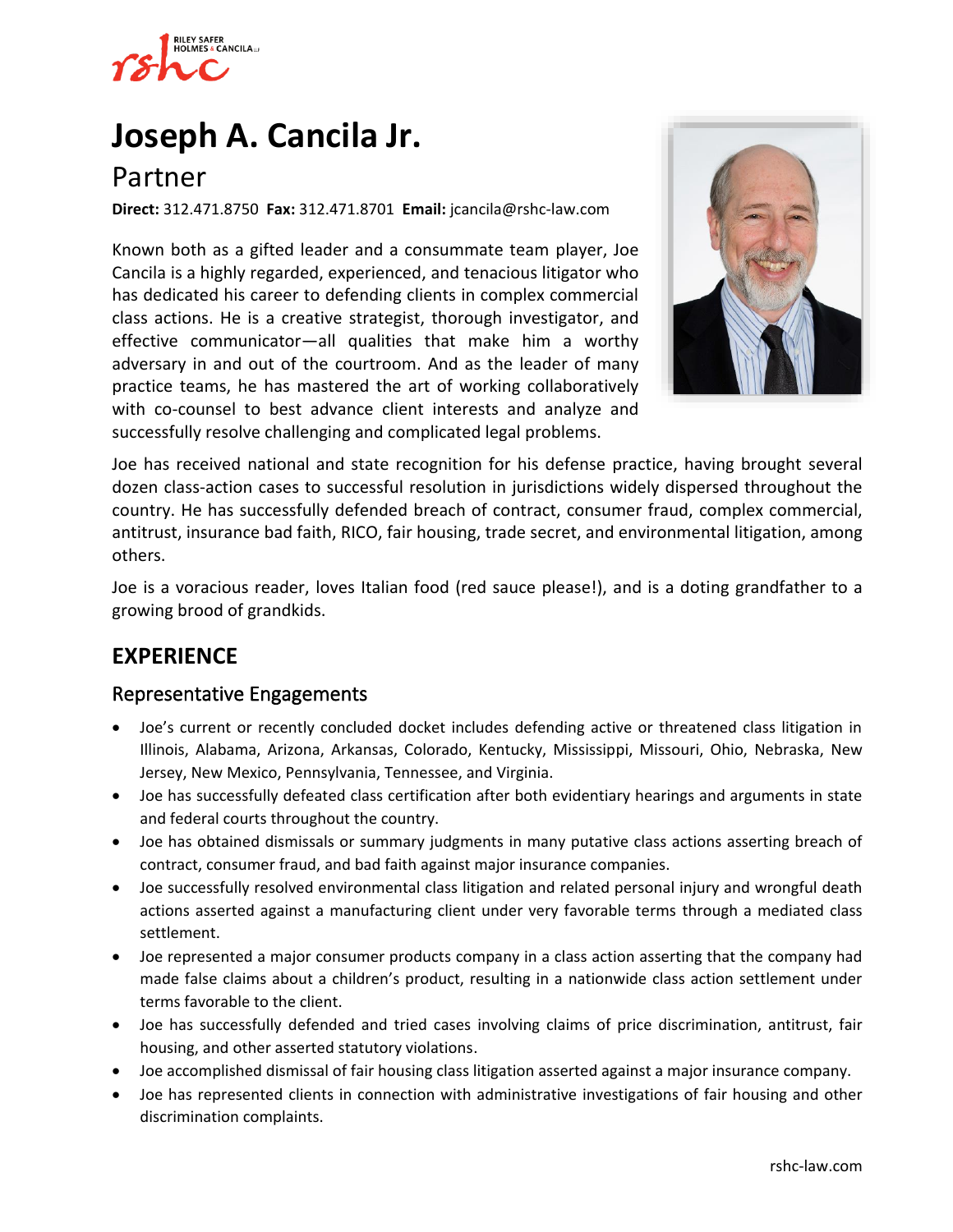

- Employers have turned to Joe to represent them in claims involving trade secrets, non-compete provisions, and wage act claims.
- Joe has successfully argued appeals before the Illinois Appellate Courts and the United States Courts of Appeal for the Fifth, Sixth, Seventh, and Eighth Circuits.

# **CREDENTIALS**

### **Education**

University of Chicago Law School, J.D., 1986, *with honors*, Member, *The University of Chicago Law Review* Syracuse University, M.P.A., 1976

University of Dayton, B.A., 1974, *with high honors*

#### Bar Admissions

Illinois

- Pennsylvania
- U.S. Supreme Court
- U.S. Court of Appeals for the Third Circuit
- U.S. Court of Appeals for the Fifth Circuit
- U.S. Court of Appeals for the Sixth Circuit
- U.S. Court of Appeals for the Seventh Circuit
- U.S. Court of Appeals for the Eighth Circuit
- U.S. Court of Appeals for the Ninth Circuit
- U.S. Court of Appeals for the Tenth Circuit
- U.S. District Court for the Central District of Illinois
- U.S. District Court for the Northern District of Illinois (Trial Bar)
- U.S. District Court for the Southern District of Illinois
- U.S. District Court for the Northern District of Indiana
- U.S. District Court for the Eastern District of Michigan
- U.S. District Court for the Northern District of Ohio
- U.S. District Court for the Eastern District of Pennsylvania
- U.S. District Court for the Eastern District of Wisconsin

## Professional Memberships

American Bar Association Chicago Bar Association Illinois State Bar Association International Association of Defense Counsel